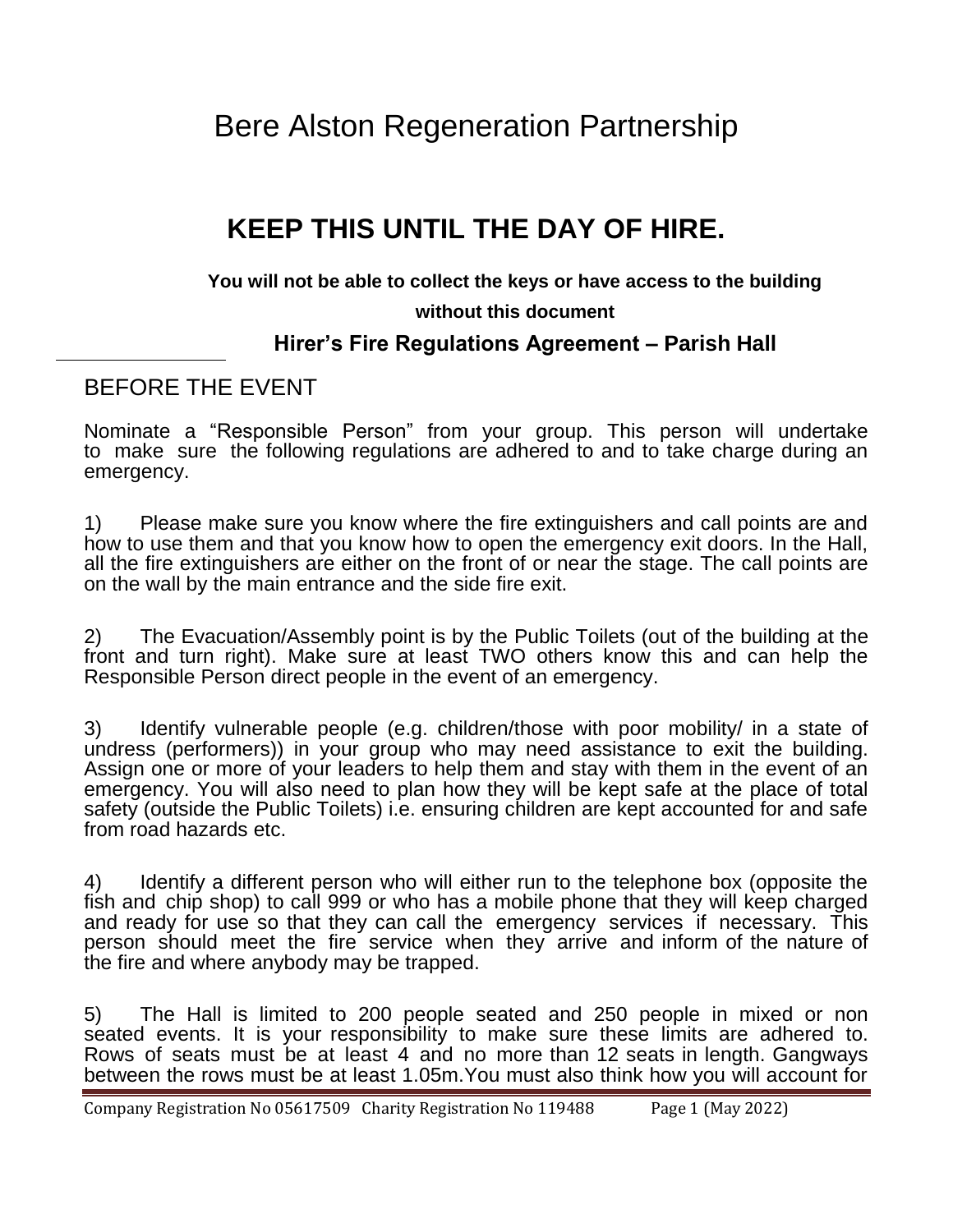all the people in your event and ensure no one is left in the building.

6) You must ensure that the layout of your event does NOT obstruct/hinder access to either fire exits, extinguishers or manual call points (Break Glass points).

7) At the start of your event make sure all users are aware of the location of the emergency exits and how to get to the nearest one, as well as where to go when they have left the building (Assembly/Evacuation Point, outside public toilets).

 $\overline{8}$ ) Remind all users that there is absolutely no smoking allowed anywhere in the building at any time.

9) Birthday Candles on a cake are the only naked flames allowed within the building.

10) ALWAYS maintain a clear pathway to ALL fire exits, extinguishers and call points.

11) Ensure the limits on number of people are adhered to and that the noise level will not drown out the fire alarm.

12) In the event of an emergency/ sounding of the fire alarm:

Do NOT interfere with the evacuation of the Childcare Centre by its staff. They have their own routines and regular practices and should NOT be impeded during an evacuation :

Follow the Emergency Plan: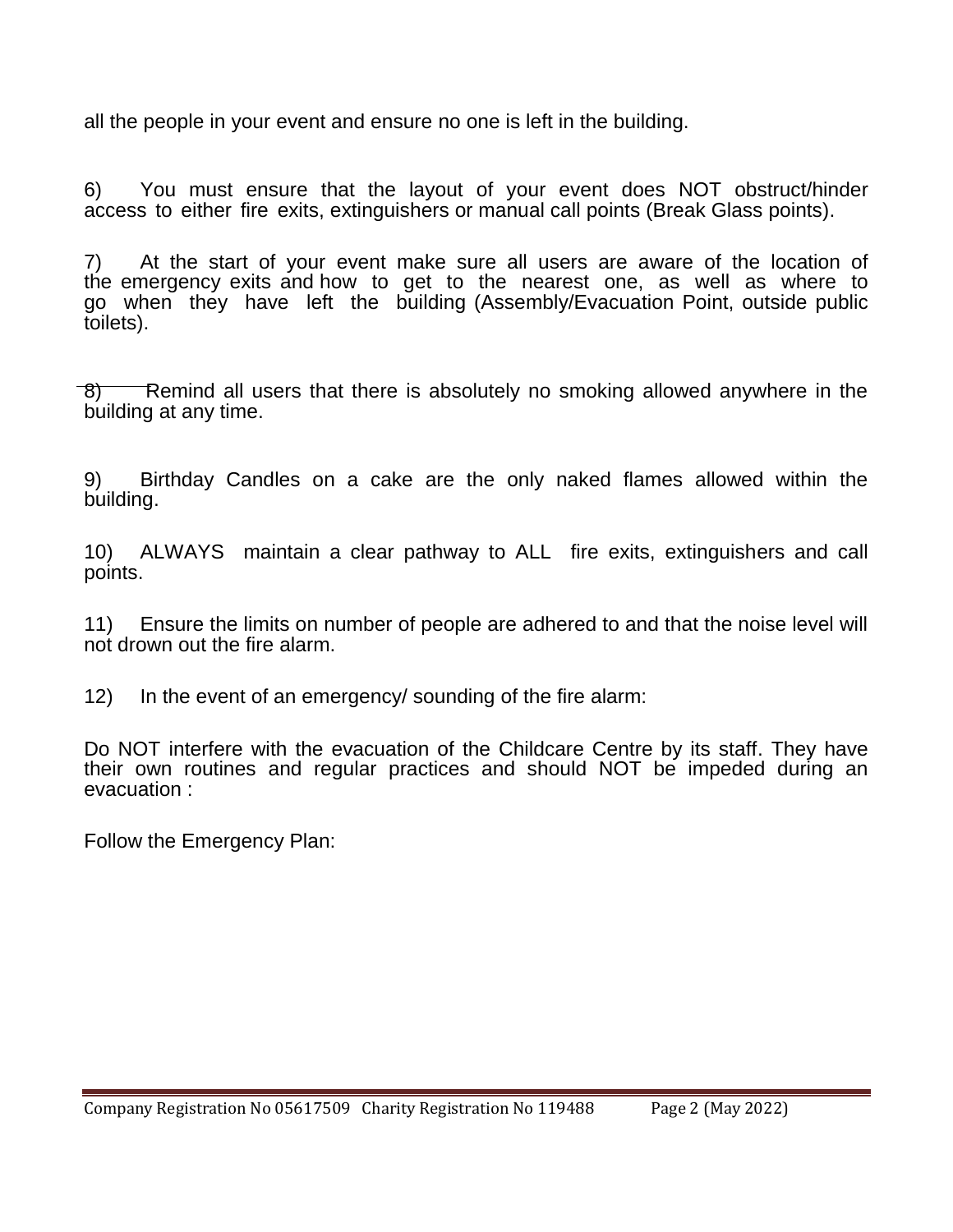# EMERGENCY PLAN

What to do on discovering a fire:

1) **Raise the alarm** – notify quickly the people within the building and begin evacuation to the Evacuation/Assembly point (outside the Public Toilets).

2) **Call the fire brigade,** either by using your mobile phone or nominating someone to run to the nearest phone box (opposite the Fish and Chip shop – out of the building and turn right) to do so. That person should then meet the fire brigade in the car park and inform the Officer in Charge of the nature of the incident. **BUILDING POSTCODE: PL20 7EJ**

3) **Complete** the **evacuation of the building**. Use fire extinguishers to put out the fire ONLY IF SAFE TO DO SO. Try to ensure everyone is accounted for.

4) **Keep everyone out** of the building until the representative from the Fire Brigade tells you it is safe to re-enter.

5) Phone one of the Trustees on the contact numbers below / outside the office to come and reset the alarms and system.